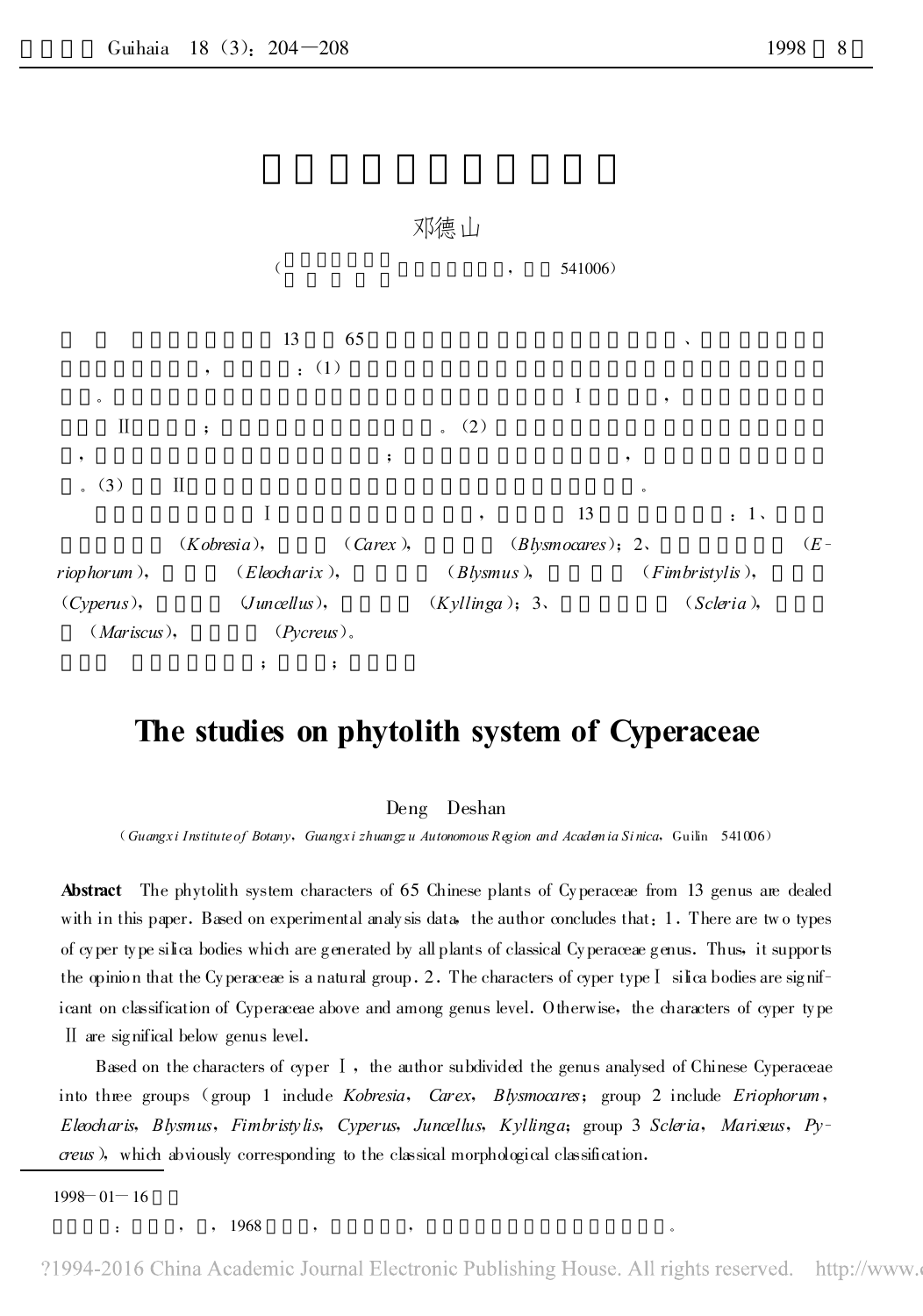Key words Pytolith system; Cyperaceae; classification

(phy tolith, plant opal, silica body)  $(1, 2)$ , where  $\alpha$  ,  $\beta$  ,  $\beta$  ,  $\beta$  ,  $\beta$  ,  $\beta$  ,  $\beta$  ,  $\beta$  ,  $\beta$  ,  $\beta$  ,  $\beta$ , , 、 、 、 〔1, <sup>2</sup>〕 。 , ,  $[1, 3, 4, 5, 6, 7]$  $^{\left[8\right]},\;$  Metcalfe  $(3, 4)$ ; , 。 , (Kobresiaceae),  $(9)$ 〔1, 10, 11, 12〕 , 。 , , 。 1 材料与方法 , where  $\mathbf{r}$  is the set of  $\mathbf{r}$ , , , : 1.1 (1)  $1 \text{ cm}$  ,  $1 \text{ d}$ ;  $2 \text{ h}$ 。 (2)  $80\%$ , (3)  $\qquad \qquad , \qquad 500 \text{ W} \qquad \qquad 1 \text{ h},$ 。 (4) , 。 (5) , 。  $(6)$  SAC  $(7)$  $(8)$  $(9)$ 1.2  $(1)$  $(2)$  $(3)$ , , , ,

21994-2016 China Academic Journal Electronic Publishing House. All rights reserved. http://www.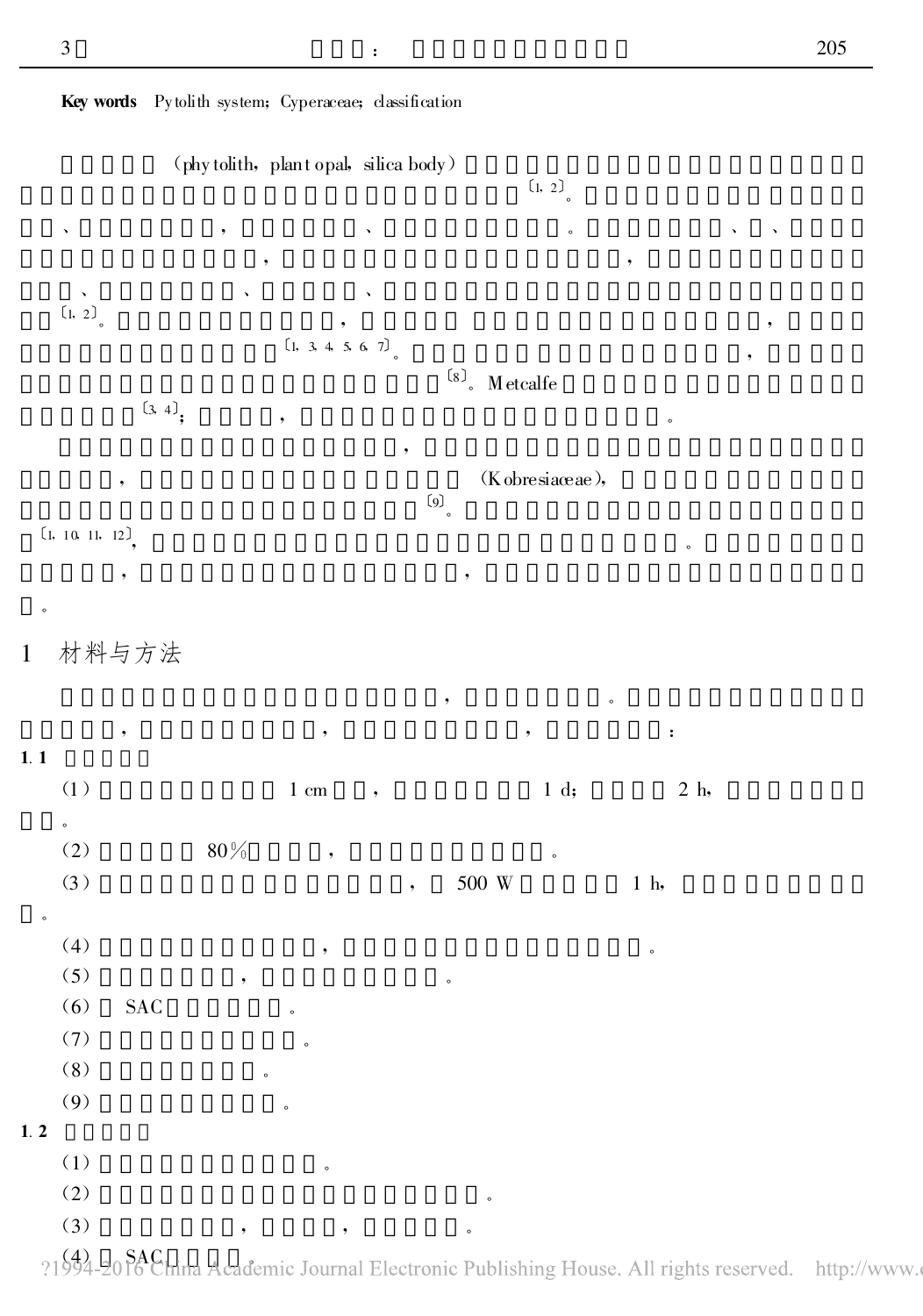| (5)                        |               |                          |                     |             |
|----------------------------|---------------|--------------------------|---------------------|-------------|
| (6)                        | $\circ$       |                          |                     |             |
| <b>SAC</b>                 |               |                          | ,<br>$\circ$        |             |
| 结果与讨论<br>$\overline{2}$    |               |                          |                     |             |
|                            |               | (HNWP)                   |                     | (PE)        |
| ٠                          | $\mathbf I$   |                          | $\rm II$            | :           |
|                            |               | $\bullet$<br>$\rm II$    |                     | $\circ$     |
| (1) 莎草 ] 型硅酸体              |               |                          |                     | $\mathbf I$ |
|                            |               |                          |                     |             |
|                            | $(Scleria)$ . | (Eleocharis)             | (Fimbristylis)      |             |
| $\circ$                    |               |                          |                     |             |
| (Blysmocarex)              |               |                          | $I$ ).<br>$\langle$ |             |
|                            | $\rm I$       |                          | 13                  | I<br>: 1    |
|                            |               |                          | $4 \sim 5$<br>٠     |             |
|                            | (Kobresia),   | (Carex),                 | (Blysmoares); 2.    | $\mathbf I$ |
|                            | (Eriophorum), | $(Elocharis)$ ,          | $(Blysmus)$ ,       | $(Fim -$    |
| bristylis),                | (Cyperus),    | $(J$ uncellus $),$       | (Kyllinga); 3.      | I           |
| (Scleria),                 | (Mariscus),   |                          | $(Pycreus)$ .       | ;           |
|                            | (2) 莎草Ⅱ型硅酸体特征 | $\mathbf{I}$             |                     |             |
|                            |               |                          | $\circ$             | $\rm II$    |
|                            |               |                          |                     |             |
| $\rm II$                   |               |                          |                     |             |
| $\rm II$<br>$\rm II$       | $\circ$       | $\rm II$                 |                     | ,           |
| $\left($<br>$\text{IID}$ . |               |                          |                     |             |
| (3) 角状硅酸体特征                |               |                          |                     |             |
|                            | ٠             |                          |                     |             |
| $\text{IID}$ .             |               | $\circ$                  |                     | $\left($    |
| (4) 瘤形硅酸体                  |               | $\rm{IID}$ .<br>$\left($ |                     |             |
| (5) 硅酸质砂粒                  |               |                          | $^\bullet$          |             |
| $\circ$                    |               |                          |                     |             |

?1994-2016 China Academic Journal Electronic Publishing House. All rights reserved. "http://www.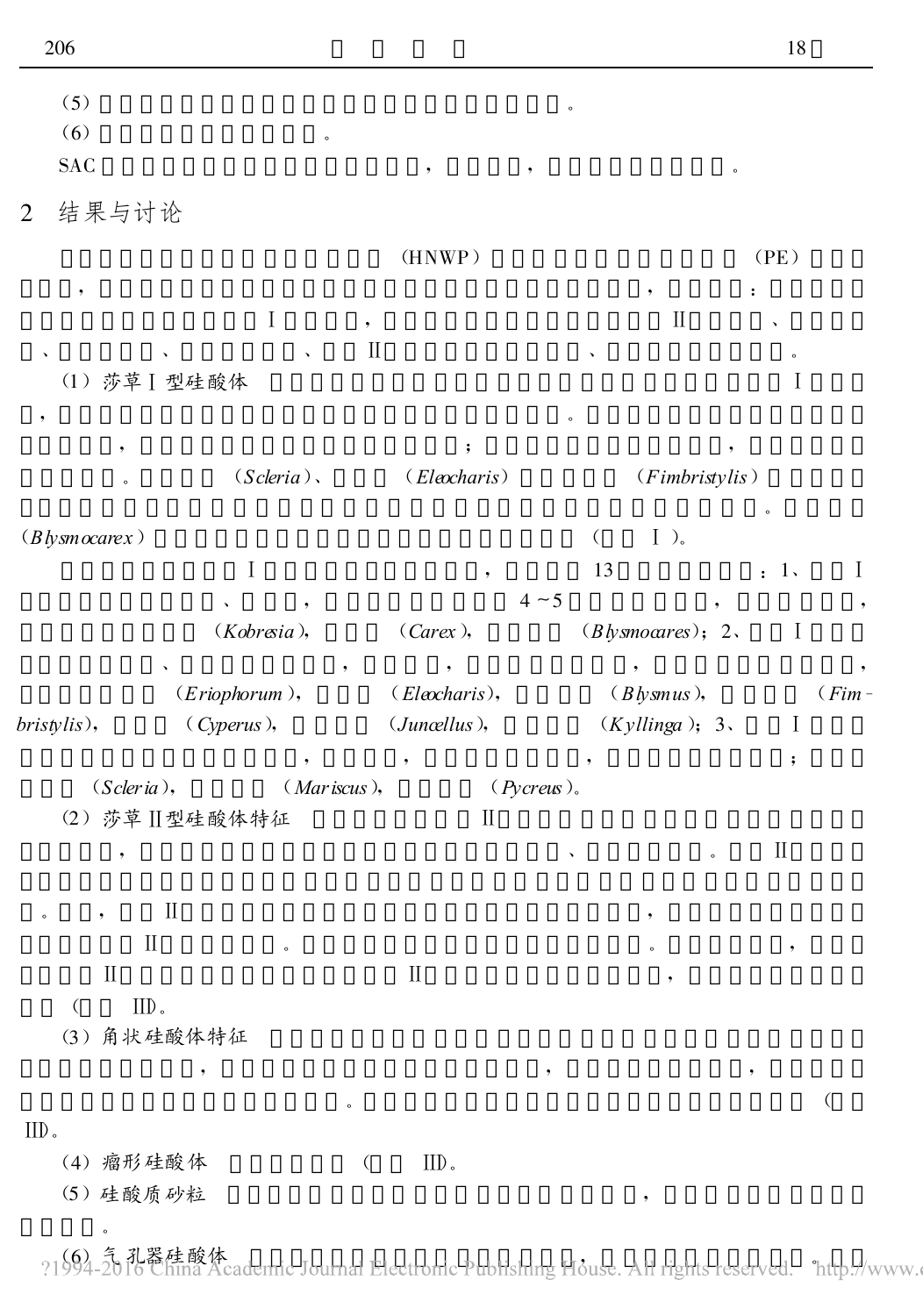、

,

| $\mathbb{I}$ ,<br>$\scriptstyle\rm III$ ,<br>II '12, 13).<br>(7) 板状硅酸体<br>$\rm II$ '12).<br>$\left(\begin{array}{c} \end{array}\right.$ | $\mathbf{.}$       | $\rm I$   | ,<br>$\bullet$ | $\overline{\phantom{a}}$                | $\overline{\phantom{a}}$ |   | $\pmb{\mathcal{G}}$              | $\left($<br>$\big($<br>$\circ$ |           | $II$ 9, 10).<br>$\rm II$ '11).<br>$\big($<br>$\bullet$ |           |
|-----------------------------------------------------------------------------------------------------------------------------------------|--------------------|-----------|----------------|-----------------------------------------|--------------------------|---|----------------------------------|--------------------------------|-----------|--------------------------------------------------------|-----------|
| 结 论<br>$\overline{3}$                                                                                                                   | $\circ$            |           |                |                                         |                          |   |                                  |                                |           |                                                        |           |
| (1)<br>$\big)$<br>$\circ$                                                                                                               | (3, 4)             |           | :              | ٠                                       |                          |   | $( \qquad \, \mathrm{I} \quad )$ | ٠                              |           | $\langle$                                              | $\rm{II}$ |
|                                                                                                                                         | $\checkmark$       |           | ,              |                                         | $\circ$                  |   | $\circ$                          |                                |           |                                                        | ,         |
|                                                                                                                                         | $\circ$            | $\bullet$ |                | $\bullet$<br>$\left( 2\right) _{\circ}$ |                          |   | $\bullet$                        | ٠                              |           |                                                        |           |
| $\left( 2\right)$<br>$\checkmark$                                                                                                       |                    |           |                |                                         | $\bullet$                |   | $\rm II$                         | $\circ$                        | $\circ$   | $\rm I$                                                | $\colon$  |
| $(3)$<br>$\overline{\phantom{a}}$                                                                                                       | $\circ$<br>$\circ$ |           |                |                                         |                          | ٠ |                                  |                                |           |                                                        |           |
| ,                                                                                                                                       | $\checkmark$       |           | $\checkmark$   |                                         |                          |   | [10, 11, 12, 13, 14, 15]         |                                | $\bullet$ |                                                        |           |

- 1 Dahloren R M T, Clifford H T. The monocotyledons: A comparative study. Lond: Academic press, 1985
- 2 Dayanandan P, et al.. Detection of silica in plants. Amer. J. Bot. 1983, 70 (7):  $1079 \sim 1084$

, 。

- 3 Metcalfe C, R. Anatomy as an aid to classifying the Cyperaceae. Ann. J. Bot. 1969, 57:  $782 \sim 790$
- 4 Metcalfe G, R. Anatomy of the monocotyledon. Vol. 5 Cyperaceae, Clanendon Oxford, 1971
- 5 Rajbhandari K, R, H Ohba. Epidemal microstructure of the leaf, prophyll and nut in the Himalaya species of Kobresia (Cyperaceae). Bot. Magaz. Tokyo, 1988, 101 (1062): 185 ~ 202
- 6 Salo V, et al, Achene epidemisin the Carex flava complex (Cyperaceae) studied by scanning electron microscopy. Ann. Ba. Fenn 1994, 31: 45~52<br>[1994-2016 China Academic Journal Electronic Publishing House. All rights reserved. http://www.